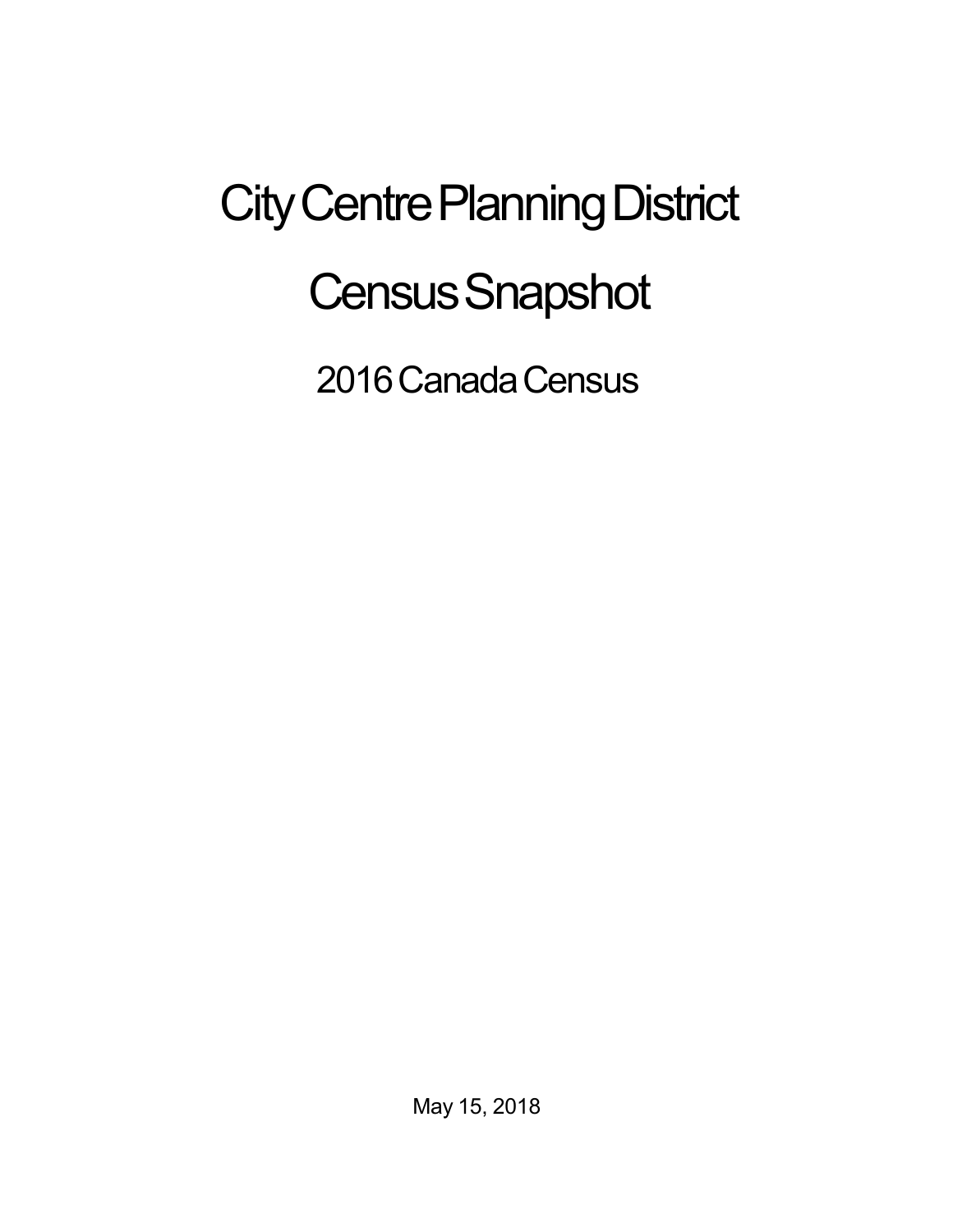City of Windsor Planning Department City Centre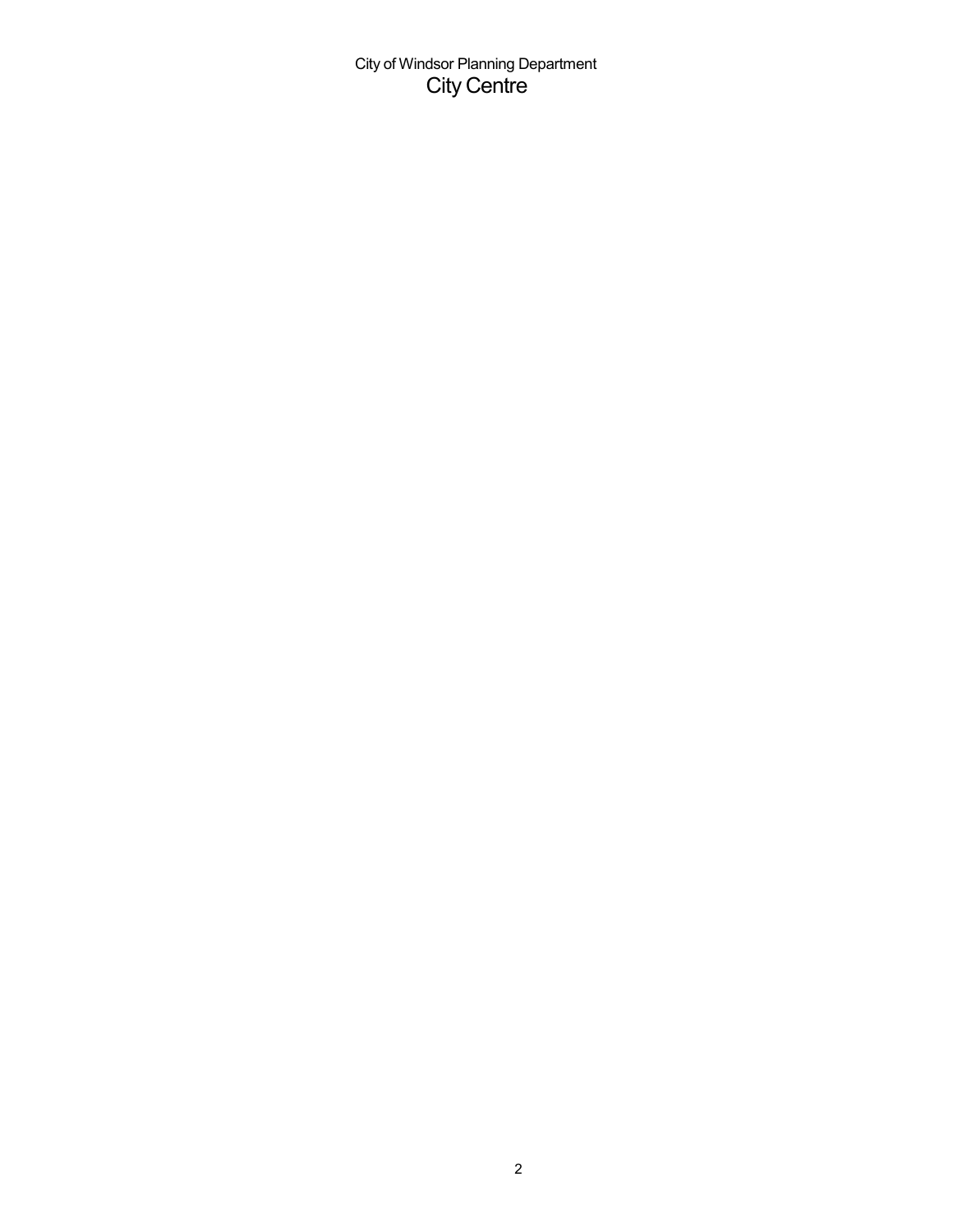## City of Windsor Planning Department 2016 Census Census Snapshot

| 2016 Census<br><b>Census Snapshot</b> | <b>City Centre</b> |       |
|---------------------------------------|--------------------|-------|
|                                       |                    | $\%$  |
| <b>Total Population</b>               | 10,187             |       |
| Males                                 | 5,117              | 50%   |
| Females                               | 5,070              | 50%   |
|                                       |                    |       |
| <b>2016 Population by Age</b>         | 10,187             |       |
| 0 to 4 years                          | 470                | 5%    |
| 5 to 9 years                          | 376                | 4%    |
| 10 to 14 years                        | 297                | 3%    |
| 15 to 19 years                        | 426                | 4%    |
| 20 to 24 years                        | 861                | $8%$  |
| 25 to 29 years                        | 894                | 9%    |
| 30 to 34 years                        | 648                | 6%    |
| 35 to 39 years                        | 528                | 5%    |
| 40 to 44 years                        | 549                | 5%    |
| 45 to 49 years                        | 618                | 6%    |
| 50 to 54 years                        | 746                | 7%    |
| 55 to 59 years                        | 820                | 8%    |
| 60 to 64 years                        | 711                | 7%    |
| 65 to 69 years                        | 672                | 7%    |
| 70 to 74 years                        | 505                | 5%    |
| 75 to 79 years                        | 416                | 4%    |
| 80 to 84 years                        | 286                | 3%    |
| 85 to 89 years                        | 169                | 2%    |
| 90 to 94 years                        | 109                | 1%    |
| 95 to 99 years                        | 35                 | $0\%$ |
| 100 years and over                    | $\boldsymbol{0}$   | $0\%$ |
|                                       |                    |       |
| 0 to 14 years                         | 1,167              | 11%   |
| 15 to 64 years                        | 6,824              | 67%   |
| 65 years and over                     | 2,181              | 21%   |
| 85 years and over                     | 289                | 3%    |
|                                       |                    |       |
| Average age of population             | 44.1               |       |
| <b>Median age</b>                     | 45.2               |       |
|                                       |                    |       |
| <b>Families</b>                       | 2,022              |       |
| Persons per family                    | 2.8                | 0%    |
|                                       |                    |       |
| Total couple families                 | 1,462              | 72%   |